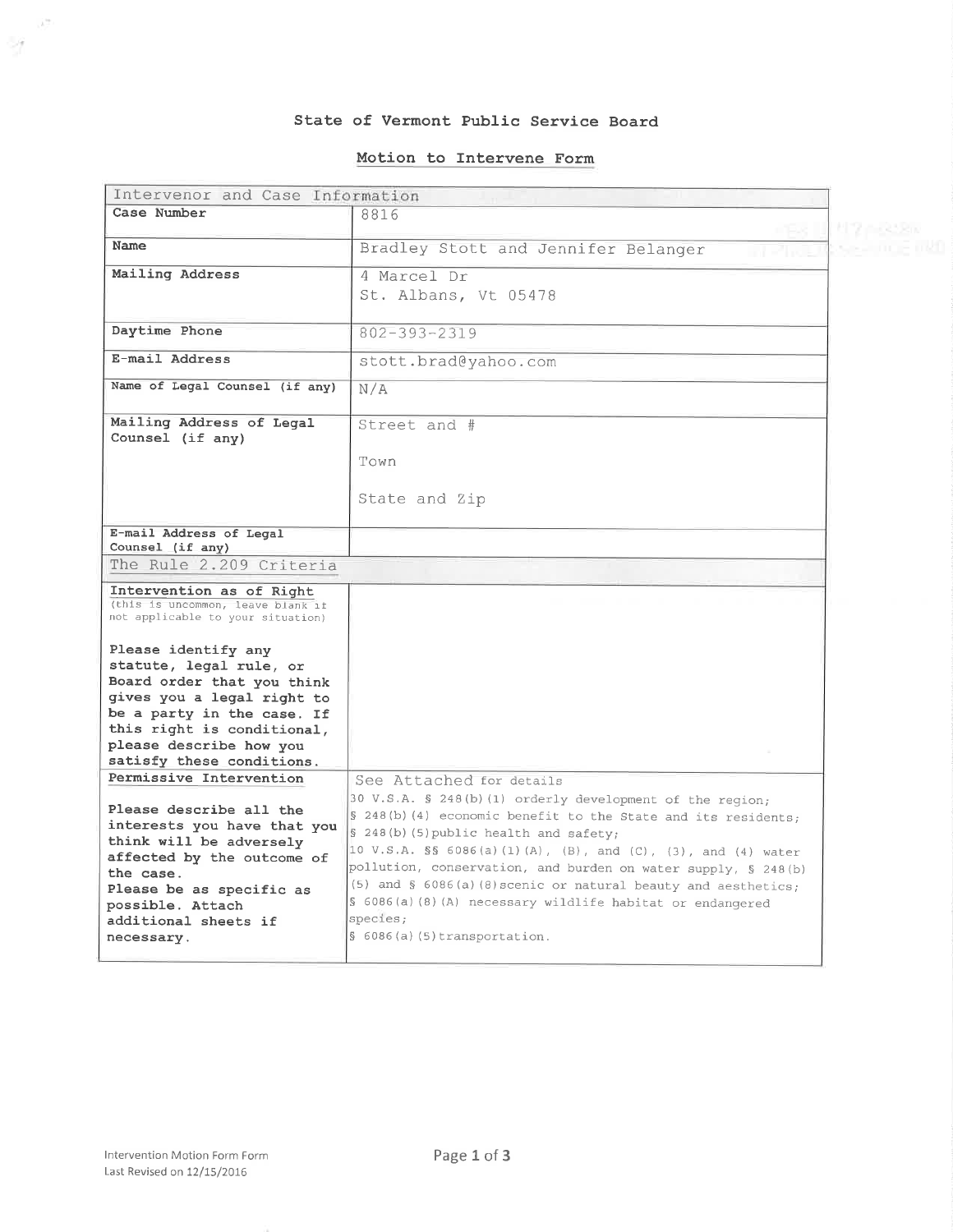| Please state whether there are<br>other ways to protect your<br>interest(s) besides as a party<br>participating in this<br>proceeding. If there is no other<br>way for you to protect your<br>interests, please state this<br>fact. Please also explain | There is no other way for me to protect my<br>interests. |  |  |
|---------------------------------------------------------------------------------------------------------------------------------------------------------------------------------------------------------------------------------------------------------|----------------------------------------------------------|--|--|
| whether there is already a party<br>in the case who has the same or<br>similar interest(s) to be<br>protected in the case.                                                                                                                              |                                                          |  |  |
| Certification This section may be completed by the intervenor or a duly authorized representative.                                                                                                                                                      |                                                          |  |  |
| I certify that the information provided on this form is true and accurate to the<br>best of my knowledge.                                                                                                                                               |                                                          |  |  |
| Print Name Bradley Stott and Jennifer Belanger                                                                                                                                                                                                          |                                                          |  |  |
| Builley M. He                                                                                                                                                                                                                                           |                                                          |  |  |
|                                                                                                                                                                                                                                                         |                                                          |  |  |
|                                                                                                                                                                                                                                                         | Feb. 16, 2017                                            |  |  |
| Signature                                                                                                                                                                                                                                               | Date                                                     |  |  |

 $\overline{\phantom{a}}$ 

 $\mathcal{A}$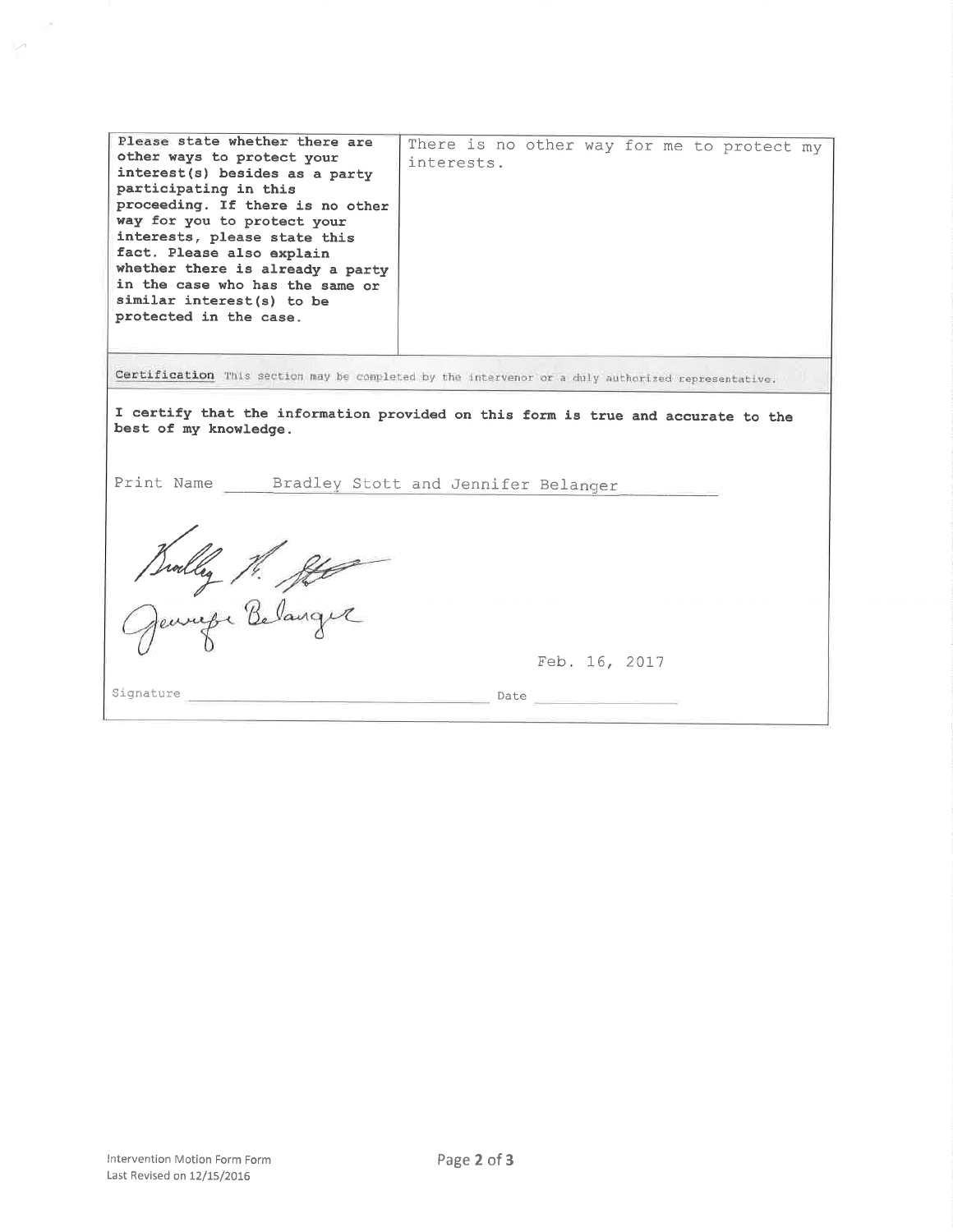# STATE OF VERMONT PUBLIC SERVICE BOARD

#### Docket No. 8816

#### Petition of Swanton Wind LLC

# MEMORANDUM OF BRADLEY STOTT AND JENNIFER BELANGER IN SUPPORT OFMOTION TO THE INTERVENE OF BRADLEY STOTT AND JENNIFER BELANGER

We, Bradley Stott and Jennifer Belanger, in support of the Motion to lntervene filed by both Bradley Stott and Jennifer Belanger, subject to the penalties of perjury, to hereby state the following facts, which are true to the best of our knowledge and ability:

We reside on 4 Marcel Drive St. Albans. Our mailing address is St. Albans but our physical location is on the St. Albans/Swanton boarder. Our home would be less than 4000 feet away from the proposed project. The project would be visible and audible from our home which would be less than 4000 feet from the nearest turbine.

We have lived at this address since 2015 just purchasing the property on January 11, 2017 with no prior knowledge of the Swanton wind project. We purchased our home just outside the city, on the hill side because of the view and tranquility of the location. lt has also been a lifelong dream to purchase a home in an area such as Lebel Drive/Marcelfor the quietness and the beauty of nature. My family and I would not have bought this property if we knew turbines would be "in our backyard".

We enjoy spending time outside in the Summer, Fall, Winter and Spring. Activities such as hunting, hiking, biking, gardening, family Bar-B-Ques and exploring the outdoors allwhich would be diminished due to construction of this project. Noise from the wind turbines would greatly affect our ability to enjoy the outdoors as well as the privacy of our own home. We have worked extremely hard to have a home in such a peaceful neighborhood that our children could safely grow up in.

We would also have to deal with the effects of shadow flickers invading our home and property. Not only would it affect myself and my family but our cat and dog as well. lt has been said that shadow flickers can make pets anxious and stressed alon6 with making people sick.

The proposed project will also greatly affect our property value. Our plan moving into this home was to increase the value of our home while our children lived with us. Our children are young, 14 and 9 years of age. That would leave us about 10 years to increase the value of our home/property. We then would sell when our children are grown and out of the house. The proposed project will have a negative effect on the value of our property that we have worked so hard for.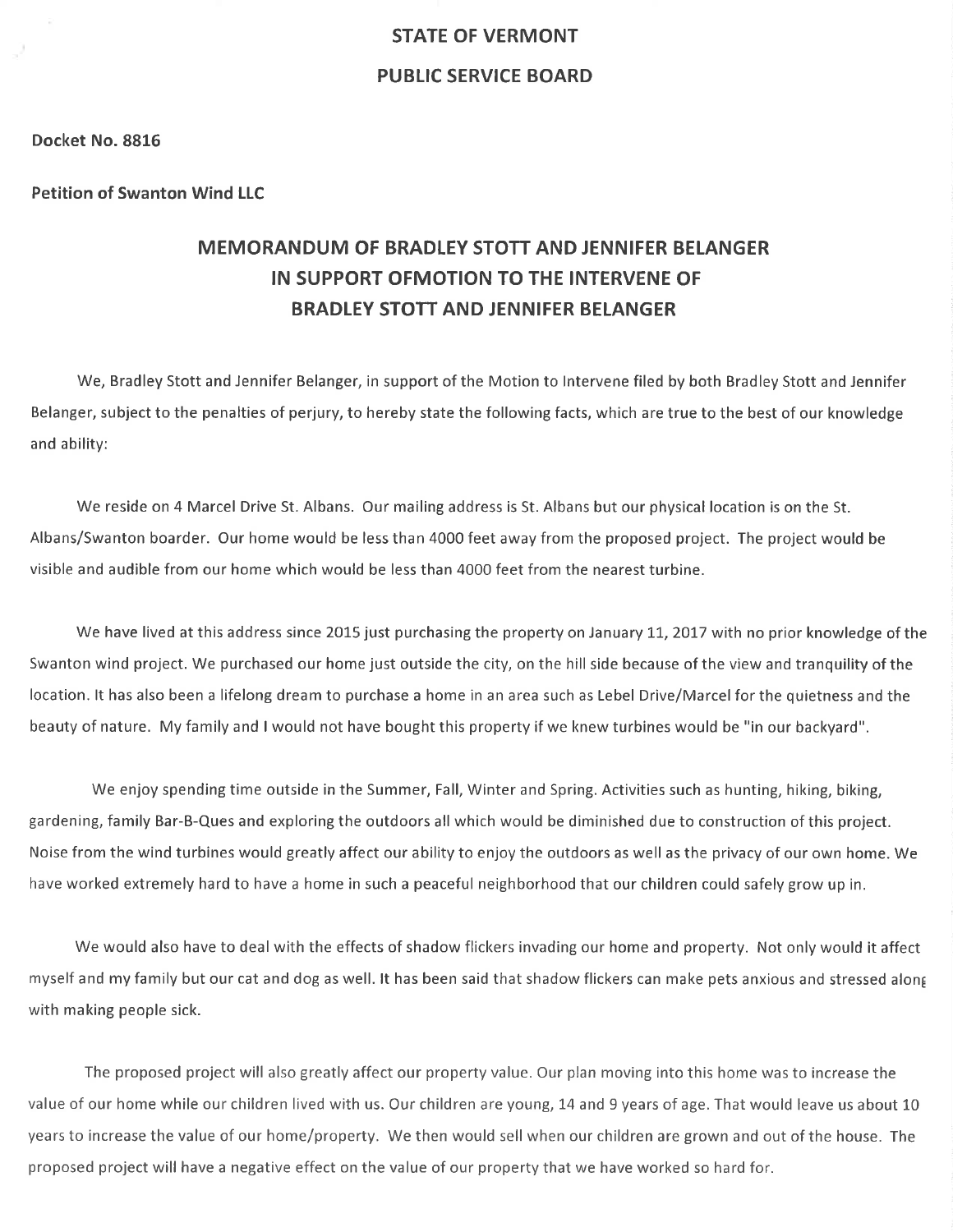We have a drilled well; the water flow comes from the ridge they will be blasting on. We currently have good water and <sup>a</sup> good flow rate. Construction of this project will put many tons of cement on the ridge and will change how water is displaced on the ridge, possibly affecting our flow rate and water quality. We have no other means of water except a drilled well, The blasting could also affect our foundation and could crack the walls in our basement due to the vibrations.

ln the years we have lived here, we have had deer and turkeys that visit our property. While we take our nature walks through the sugar bush behind our home we have seen a variety of wildlife from geese, rabbits, bald eagles, hawks and enjoy the birds. Construction of this project would disrupt the habitat for the wildlife.

Bradley works for Hilltop Maple Sugaring. lt is a concern for me and my family to be out in the woods during sugaring season while there are shadow flickers, throwing of ice and the noise, Shadow Flickers can worsen my motion sickness which could be dangerous while working the sugar bush. My children sometimes accompany me when I am working in the sugar woods and I would have concern for their safety for all of the reasons above.

As parents, we protect our children. The intrusive noise created from wind turbines would produce a noise that can cause continuous auditory sensory overload. Noise in the evenings can disturb their sleep which can result in behavior outburst, emotional issues and physical problems. Noise throughout the day can negatively affect their physical and mental well being. This would result in severe interruptions in our children's ability to concentrate & focus impact on their learning ability, memory language processing and cognition as well, We do not want to risk our children's health and learning development due to industrial wind.

We are sound sleepers; when awoken during their nighttime sleep cycle  $-$  in this case, by fluctuating sound or shadow flickers caused by the Project - we will have difficulty returning to sleep. Accordingly, the Project may significantly disrupt our ability to obtain necessary, restorative sleep.

There are 134 homes within a mile radius of this proposed industrial wind farm. Many of these homes have children. I ask, is it fair to expose our children to industrial wind for the sake of the power not being for Vermont and for the sake of pure greed? We all need to be held responsible for our decisions, and having an industrial wind farm near families isn't the proper place for a wind farm.

By:

July 1. ft

Bradley Stott iennifer Belanger 4 Marcel Drive St. Albans, VT 05478 (802) 3s3-231e stott. brad @yahoo.com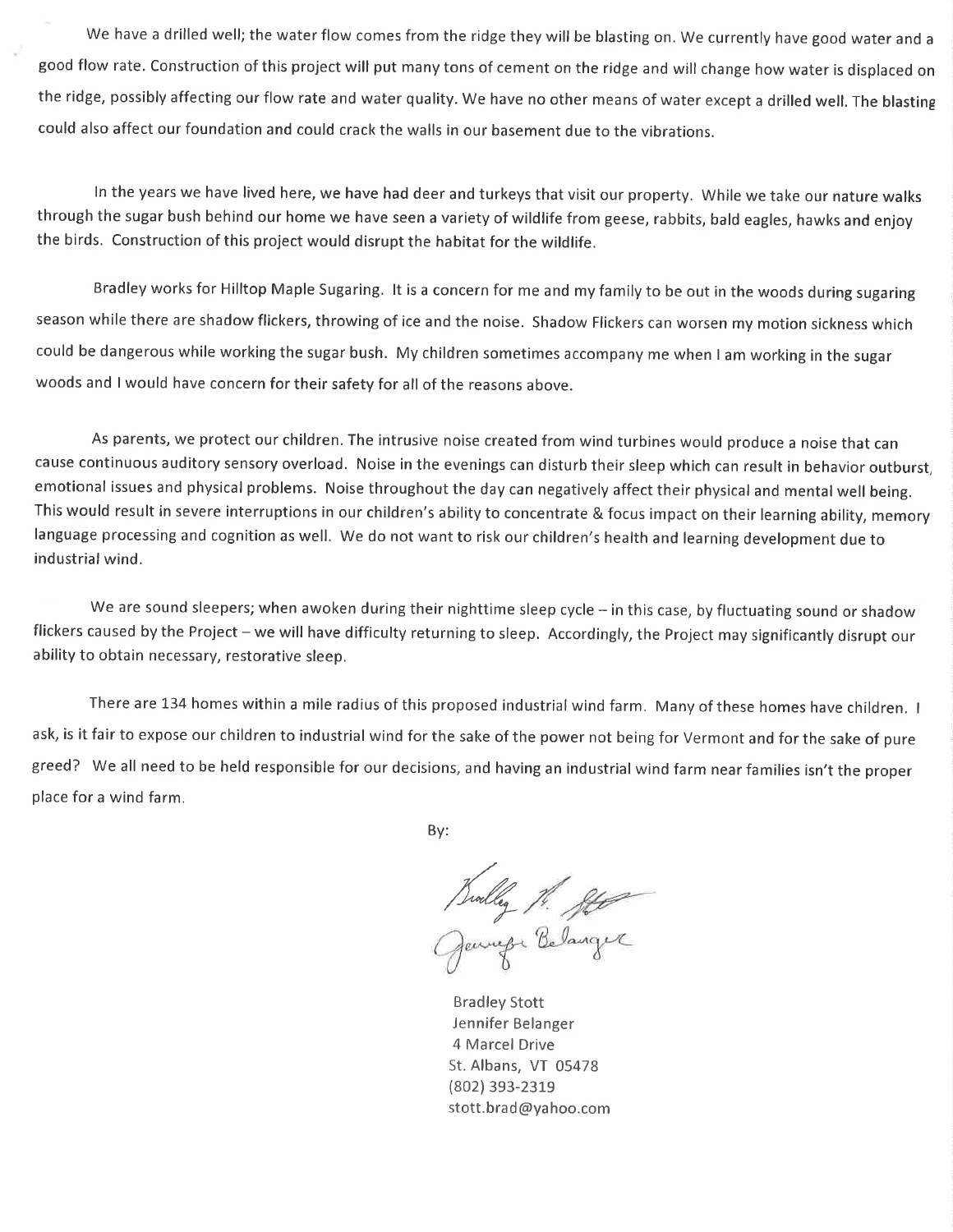## STATE OF VERMONT PUBLIC SERVICE BOARD

Docket No. 8816

Petition of Swanton Wind LLC for a certificate of public ) good, pursuant to 30 V.S.A. \$ 248, for the construction ) of an up to 20 MW wind-powered electric generation ) plant powered by up to 7 wind turbines located along (a) Rocky Ridge in Swanton, Vermont (b) Rocky Ridge in Swanton, Vermont )

## CERTIFICATE OF SERVICE

We, Brian and Penny Dubie, et.al., certify that on February 16, 2017, copies of the foregoing Notices of Appearance, and Motion to Intervenes of Brian and Penny Dubie, Jeanne Royer, Judith and Patrick Luneau, Karen and Leo McLaughlin, Sally and Bruce Collopy, Kaye and Frank B. Mehaffey, Jr., Terrance Smith, David A. Goodrich, Robert Perkins, Patricia Messier, Sarah & Ed Ferguson, Ian and Danielle Garrant, Curtis Swan and Sara Luneau-Swan, Dan and Nancy Dunne, Erynn & Tyrell Boudreau, Dennis Hendy and Diane Bell, Mary and Mark Bushey, Steve Woodward, Kenneth Fox, Michelle and Luc Deslandes, David Butterfield, Bradley Stott and Jennifer Belanger, Clark and Carol Palmer, Paula Pearsall, Greg Pierce and Paula Kane, Mark and Marianne Dubie, Marie and Gil Tremblay, Patricia Rainville and John Smith, Kevin and Dolores Nichols, Jessica Decker and Lance Desautels, Suzanne Seymour, Mary Hunter, Todd Poirier in the above-referenced matter, were served via First-Class U.S. Mail on the interested persons designated in the following Service List.

Respectfully submitted this l6'h day of February,2017.

By: Buai Duko Dibio

Brian Dubie Penny Dubie 770 McKenzie Road Fairfield, VT 05455 (802) 734-1877  $p$ ennydubie $@g$ mail.com